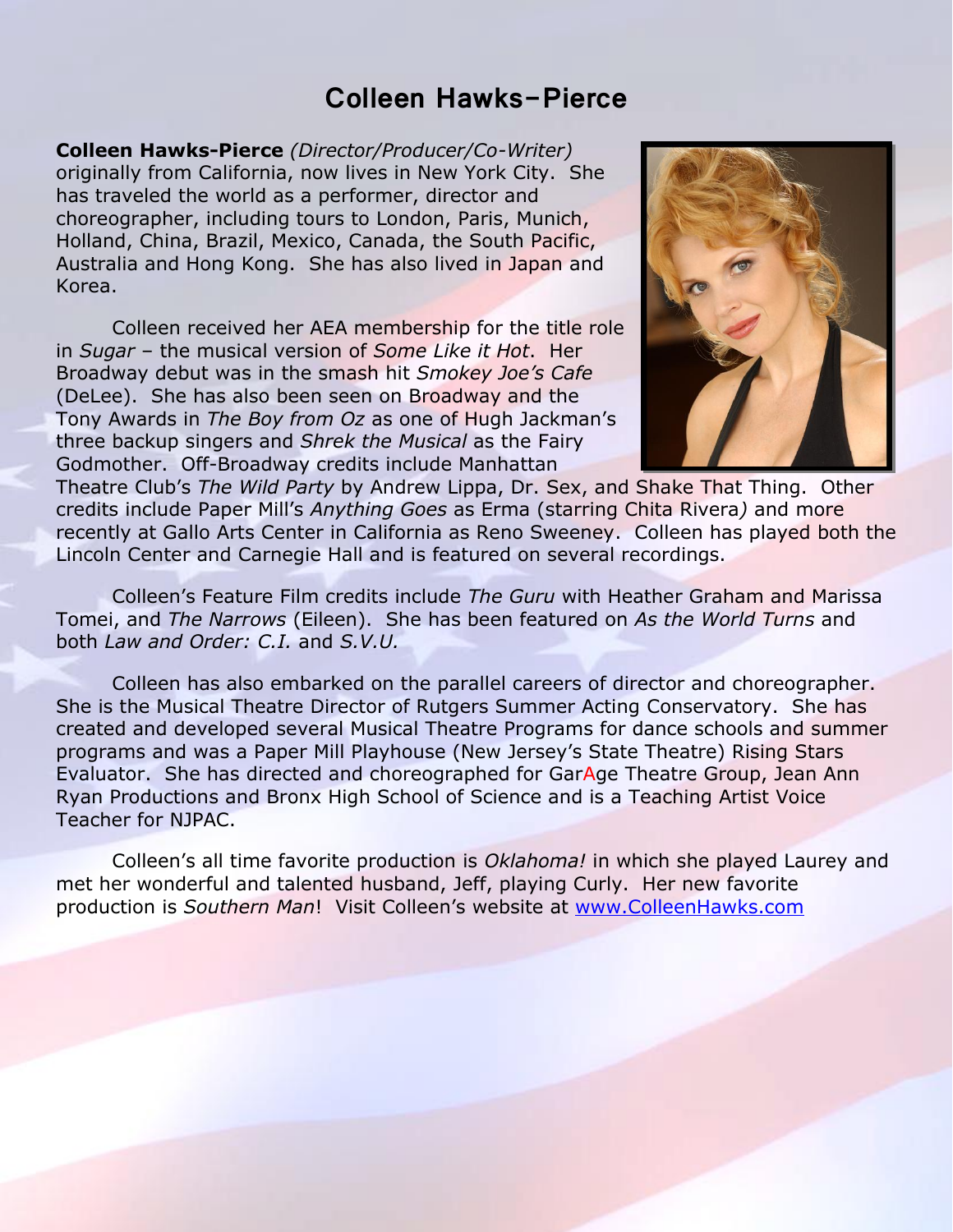# **COLLEEN GAWKS**

Official Website: [http://www.ColleenHawks.com](http://www.colleenhawks.com/)



#### **SAG/ AFTRA/ AEA**

Voice: High Soprano (E above staff) **with High Belt** to F)

Eyes: Blue Hair: Blonde Height: 5'6" Weight: 130 lbs

 E-Mail [ColleenHawks@Juno.com](mailto:ColleenHawks@Juno.com)

# **BROADWAY**

**The Boy from Oz** starring Hugh Jackman

**Shrek the Musical FAIRY GODMOTHER/ VOICE OF THE BLUEBIRD PETER'S BACK UP TRIO - SOPRANO Smokey Joe's Cafe DeLEE/BRENDA/PATTI S/B** Virginia Theatre

> **Dr. Sex PHOEBE** (Supporting)**/ DANCE CAPTAIN**

**OFF-BROADWAY & NEW YORK**

**Blood Brothers MRS. JOHNSTONE** APAC **Rubirosa CASSANDRA** (Principal) Playwrights Horizons

**A Queer Carol** w/ Bruce Vilanch **CHRISTMAS PAST** LGB&T Community Center **The Wild Party** (Andrew Lippa) **CONTING CONTING CONTING CONTING CONTING CONTING CONTING CONTING CONTING CONTING CONTING CONTIN The Wild Party (Andrew Lippa)** 

# **REGIONAL THEATRE**<br>Legally Blonde

**Anything Goes RENO SWEENEY** Modesto P.A., Gallo Center **SUGAR KANE** Westchester Broadway Th.<br>**Best Little Whorehouse ... Texas ANGEL/(Miss Mona U/S)** Arvada Center, Denver **Best Little Whorehouse ... Texas<br>A Chorus Line A Chorus Line VAL** TUTS, Houston/ the REP, AR **Oklahoma! LAUREY** Modesto P.A.<br>**Anything Goes** w/ Chita Rivera **ERMA /BONNIE LeTOUR** Paper Mill / 5t **Anything Goes** w**/** Chita Rivera **ERMA /BONNIE LeTOUR** Paper Mill / 5th Ave, Seattle

**PAULETTE** Music Theatre of Wichita

**THE FULL MONTS WEST VICKI NICHOLS**<br>**THE SUGAR KANE** Westchester Broadway Th **Sacramento MT/ North Shore**<br> **Sacramento MT/ North Shore**<br> **Modesto P.A.** 

# **FILM & TV**

**Law & Order: Criminal Intent DEALER** (Day Player) NBC **The Guru** w/ Heather Graham & Marissa Tomei

# **RECORDINGS**

**The Boy from Oz Original Broadway Cast Recording Eagle Song DARLENE** (Principal) Omega Productions **Let it Shine SOLOIST** SOLOIST Stomp Off Records<br> **SOLOIST** 2die4 Productions,

**The Narrows EILEEN** (Feature) SAG Feature Film **As the World Turns RECEPTIONIST** (U/5) CBS **DANCER** SAG Feature Film

**PETER'S BACKUP TRIO - SOPRANO**

DECCA Broadway

**SOLOIST** 2die4 Productions, Inc.

## **SKILLS**

**Voice Teacher • Dance Training** (**Tap, Jazz, Ballet, Modern, Ballroom, specialty is Adagio) • Choreography • Flute • Piccolo • Some Piano • Dialects • Rollerblading • Weight Training • Aerobics • Step • Tae Bo • Marilyn Monroe** 

**Impersonation**



Broadway Theatre

Imperial Theatre

Peter Norton Space